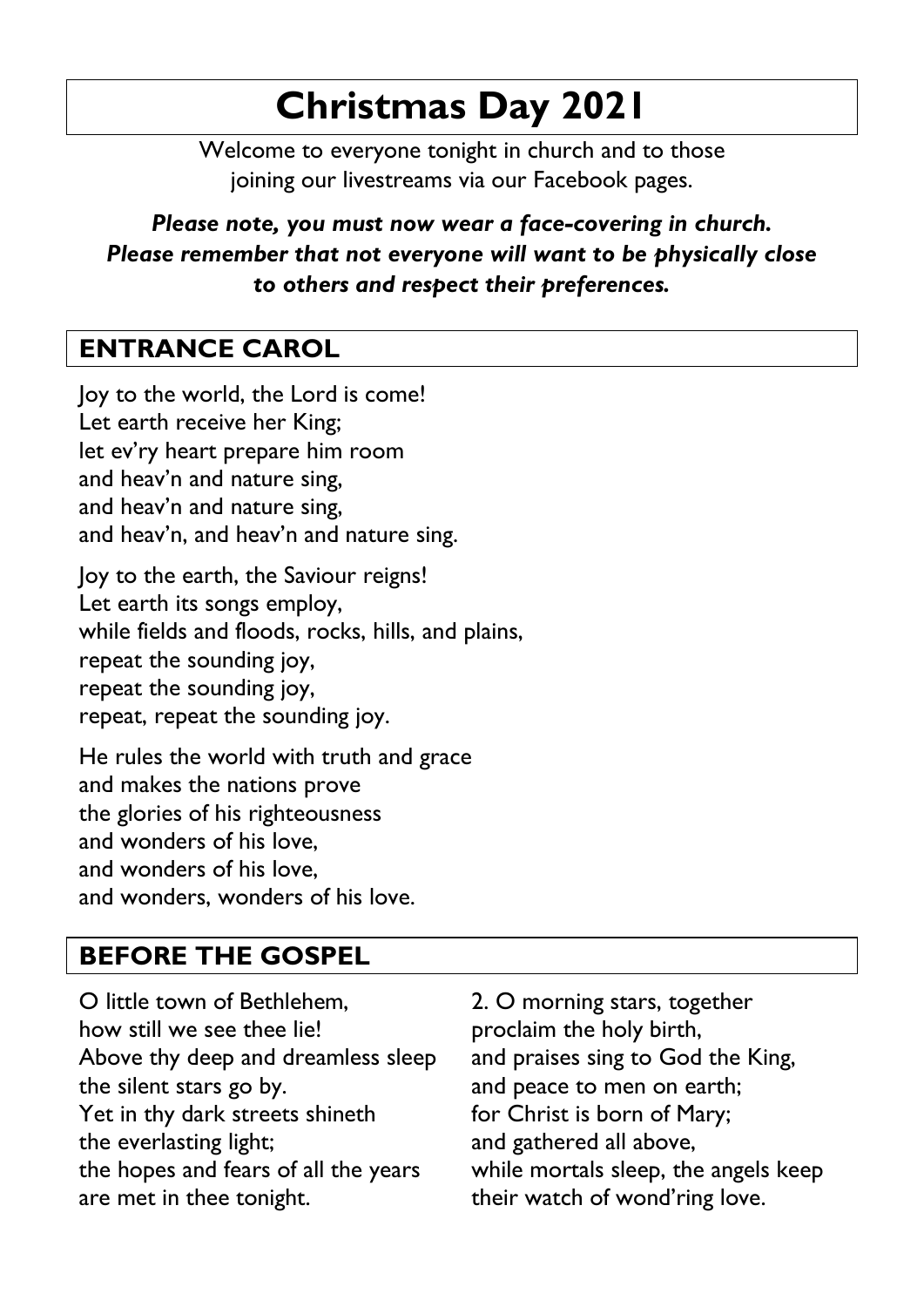3. How silently, how silently, the wondrous gift is giv'n! So God imparts to human hearts the blessings of his heav'n. No ear may hear his coming; but in this world of sin, where meek souls will receive him, still the dear Christ enters in.

4. O holy Child of Bethlehem, descend to us we pray; cast out our sin and enter in, be born in us today. We hear the Christmas angels the great glad tidings tell: O come to us, abide with us, our Lord Emmanuel.

#### **OFFERTORY CAROL**

See amid the winter's snow, born for us on earth below, see, the gentle Lamb appears, promised from eternal years.

*Hail that ever blessed morn, hail redemption's happy dawn, sing through all Jerusalem, Christ is born in Bethlehem.*

2. Lo, within a manger lies he who built the starry skies; he who, throned in heights sublime, sits amid the cherubim.

3. Say, ye holy shepherds, say, what your joyful news today?

Wherefore have ye left your sheep on the lonely mountain steep?

4. 'As we watched at dead of night, lo we saw a wondrous light; angels, singing peace on earth, told us of the Saviour's birth.'

5. Sacred infant, all divine, what a tender love is thine. thus to come from highest bliss, down to such a world as this!

6. Virgin Mother, Mary blest, by the joys that fill thy breast, pray for us, that we may prove worthy of the Saviour's love.

#### **DURING COMMUNION**

What Child is this, who, laid to rest, on Mary's lap is sleeping? Whom angels greet with anthems sweet, while shepherds watch are keeping? This, this is Christ, the King, whom shepherds guard and angels sing: haste, haste to bring him praise, the Babe, the son of Mary!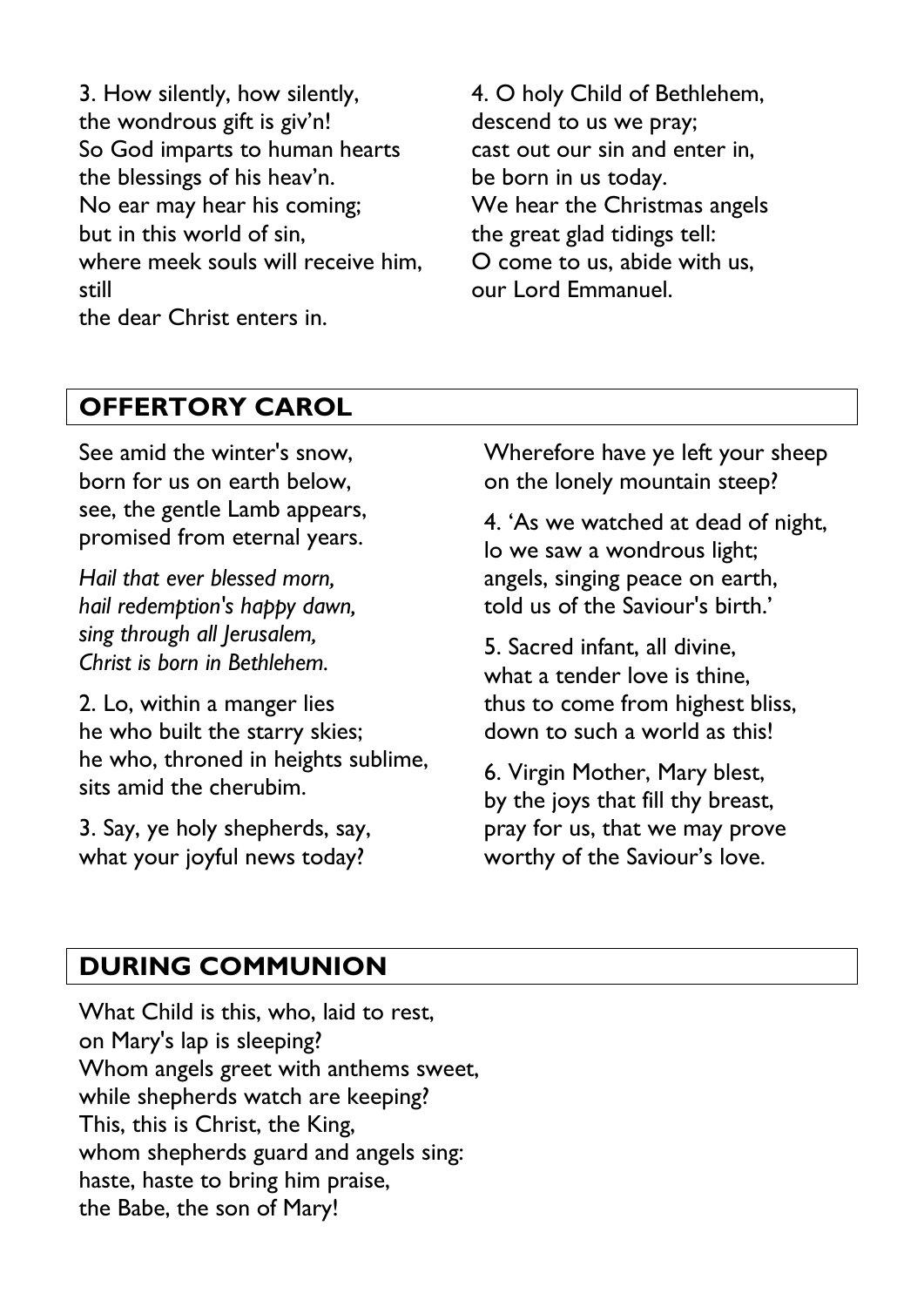Why lies he in such mean estate, where ox and ass are feeding? Come, have no fear, God's son is here, his love all loves exceeding: nails, spear shall pierce him through, the cross be borne for me, for you: Hail, hail, the saviour comes, the babe, the son of Mary

So bring Him incense, gold, and myrrh, all tongues and peoples own him, the King of kings salvation brings, let every heart enthrone him: Raise, raise your songs on high while Mary sings a lullaby, joy, joy for Christ is born, the babe, the son of Mary.

Away in a manger, no crib for a bed, the little Lord Jesus laid down his sweet head. The stars in the bright sky looked down where he lay, the little Lord Jesus asleep in the hay.

The cattle are lowing, the baby awakes, but little Lord Jesus no crying he makes. I love Thee, Lord Jesus, look down from the sky and stay by my side until morning is nigh.

Be near me, Lord Jesus, I ask thee to stay close by me forever, and love me, I pray. Bless all the dear children in thy tender care, and fit us for heaven, to live with thee there.